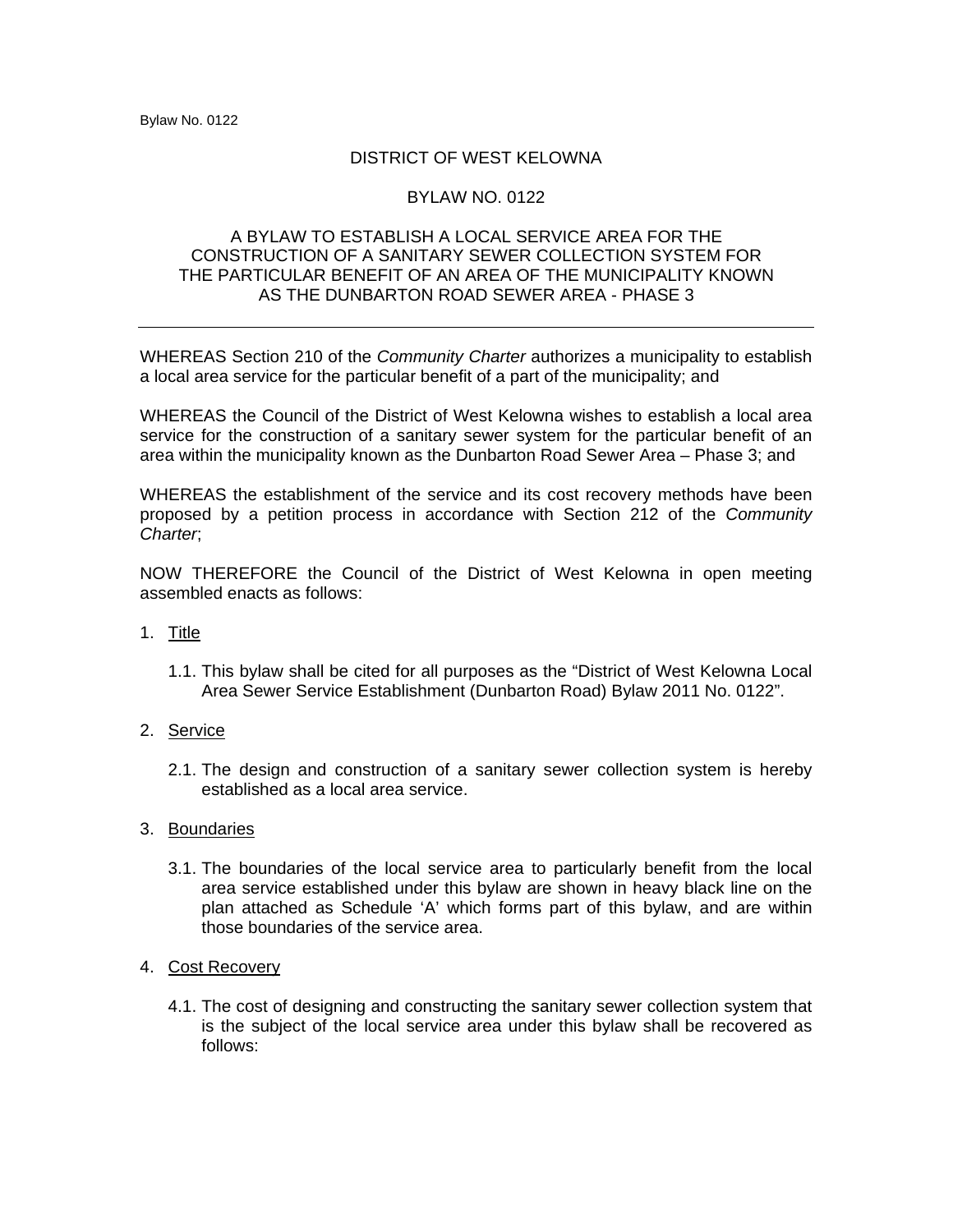- 4.1.1. By way of a parcel tax under Division 4 of Part 7 of the *Community Charter* imposed only within the local service area on the basis of one or more of the following:
	- (a) A single amount for each parcel;
	- (b) The taxable are of the parcel;
	- (c) The taxable frontage of the parcel.

 $\overline{\phantom{a}}$  , which is a set of the contract of the contract of the contract of the contract of the contract of the contract of the contract of the contract of the contract of the contract of the contract of the contract

PASSED FIRST READING, APRIL 19, 2011 PASSED SECOND READING, APRIL 19, 2011 PASSED THIRD READING, APRIL 19, 2011 ADOPTED, APRIL 26, 2011

'DOUG FINDLATER'

 $\overline{\phantom{a}}$  , which is a set of the contract of the contract of the contract of the contract of the contract of the contract of the contract of the contract of the contract of the contract of the contract of the contract MAYOR

'TRACEY BATTEN'

CITY CLERK